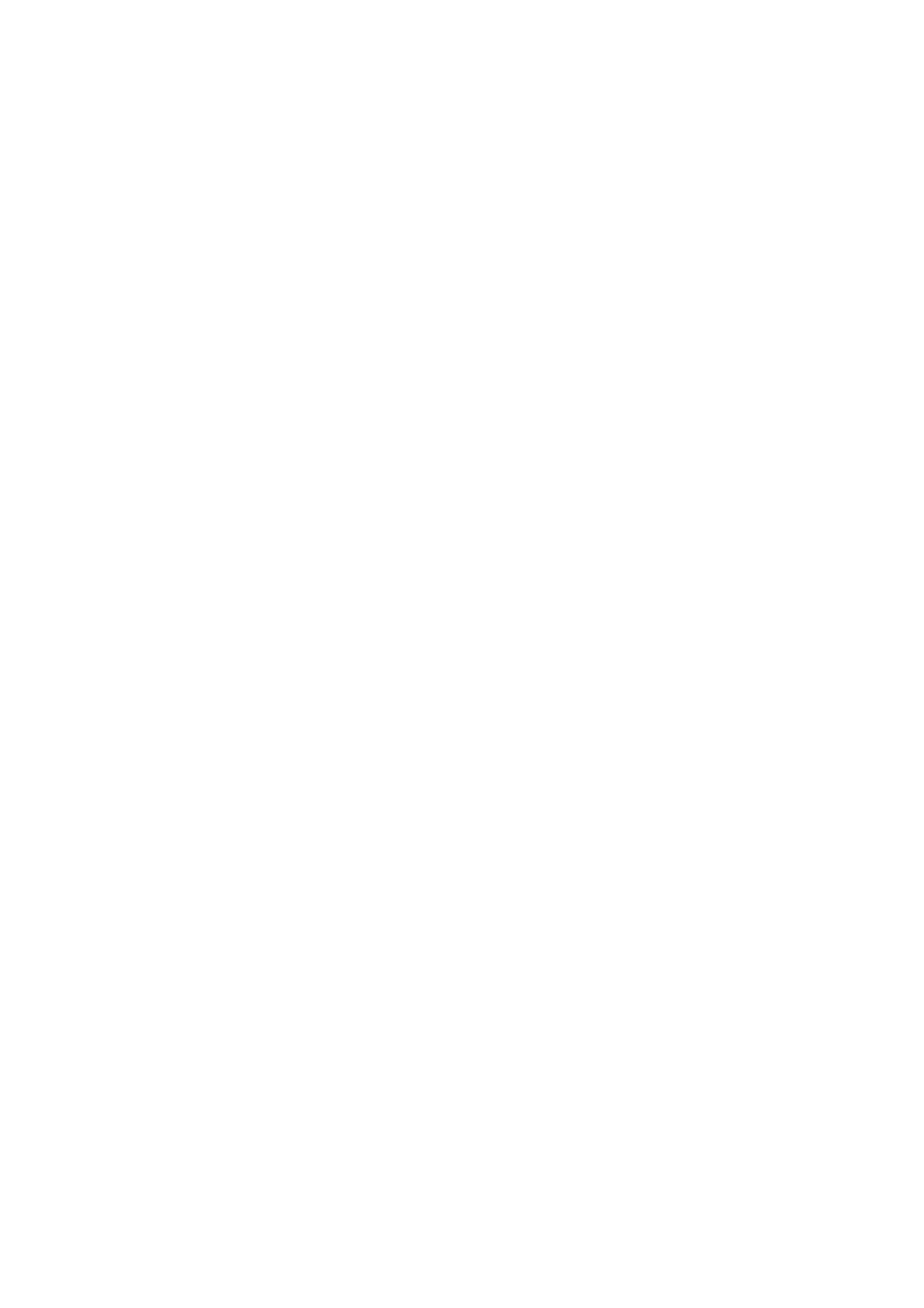# 1. Introduction

The <sup>p</sup>hysics of amphiphilic systems is important in many areas, including industrial and domestic applications like washing, cleaning, emulsification et al. Amphiphilic molecules (surfactants) consists of two different parts: <sup>a</sup> hydrophobic (oil-like) tail and hydrophilic (water-like) head. Due to such <sup>a</sup> chemical structure they self-assemble into surfaces in <sup>a</sup> water and/or oil solution so that the tails are separated from the water and the heads are separated from the oil. Depending on thermodynamical conditions (i.e., temperature, surfactant concentration, etc) these surfaces arrange themselves into <sup>a</sup> large variety of structures such as micelles, vesicles, lamellas and complex bicontinuous <sup>p</sup>hases. In the bicontinuous <sup>p</sup>hase (or microemulsion) the system is homogeneous and disordered on macroscopic length scales but it is highly inhomogeneous on mesoscopic scales.

 Most theoretical approaches to amphiphilic systems employ lattice models (see, e.g., Refs. [1–8]). In the lattice models, the surfactants and other "molecules" are <sup>p</sup>laced on the lattice sites, with certain constraints, and with different strengths for the relevant intermolecular (attractive) forces. Such lattice models are sometimes called "semi-microscopic" (or "quasi-microscopic") models because the lattice site usually corresponds to <sup>a</sup> cluster of molecules rather then to <sup>a</sup> single molecule [8]. Although they exhibit rich <sup>p</sup>hase behaviour and share many important properties of realistic systems, they cannot be applied accurately to problems atthe molecular level.

Another approac<sup>h</sup> is <sup>a</sup> Landau-like theory in which one or more order parameters are introduced and <sup>a</sup> Landau–Ginsburg–Wilson (LGW) free energy functional (also called an effective LGW hamiltonian) is constructed on the basis of symmetry considerations (see, e.g., Refs. [1, 9– 12]); it often appears as <sup>a</sup> more correct description of amphiphilic systems. It is worthwhile to mention here the functional due to Teubner and Strey [9], which leads naturally to two correlation lengths characterizing microemulsions, and which has been very successful in interpretation of small angle neutron scattering experiments. However, the parameters which appears in such <sup>a</sup> functional are only indirectly related to intermolecular interactions and are usually left in <sup>a</sup> purely <sup>p</sup>henomenological sense.

 There have also been introduced so-called "charge frustrated" models, both microscopic lattice [4–7] and field-theoretical [13–15], which are based on the electrostatic analogy of amphiphilic systems. The mainidea is that due to the intra-molecular structure of surfactant molecules

there should be Coulombic terms in <sup>a</sup> free-energy functional or (lattice) microscopic hamiltonian. Recently, we have derived the charge-frustrated free-energy functional from <sup>a</sup> simple microscopic continuous model by using the collective variable technique [16]. In this paper we make anattempt to derive a LGW functional of the Teubner–Strey form from a<br>rivilence processes we del Te assemblished to the teacher we deres with the similar microscopic model. To accomplish this task we employ again the collective variables method, though slightly modified on account of the local incompressibility condition which is used in the present derivation of the Teubner–Strey functional. This local incompressibility is <sup>p</sup>lausible in the long-wavelength limit, and its use is also partially motivated by the fact that it often appears naturally in lattice models; the effect of itsrelaxation will be studied in future works.

The remainder of the paper is arranged as follows. In section 2.1 we present the details of the model. The method of collective variables is recalled and discussed in sections 2.2 and 2.3, while some technical details are left to appendix A. In section <sup>3</sup> we derive the Teubner–Strey functional and calculate the mean-field <sup>p</sup>hase diagram. Structural properties of <sup>a</sup> homogeneous <sup>p</sup>hase (microemulsion) are studied in section 4. Finally, our results are summarized and discussed in section 5.

# 2. Model and method

#### 2.1. Model

We consider a ternary mixture consisting of molecules A and B, repre senting <sup>a</sup> polar water-like and non-polar oil-like solvent, respectively, and molecules <sup>S</sup> representing surfactants. The latter molecules are modelled by two types of particles, viz., by particles  $S_A$  (A-like) and  $S_B$  (B-like) whose centers are located at a fixed distance  $\ell$ . For simplicity we assume that particles A, B,  $S_A$  and  $S_B$  are spherical hard-cores with the same radius  $d$ . The interparticle interaction potential is divided into a shortrange repulsive part  $\xi_{ab}(r)$  and an isotropic long-range part  $v_{ab}(r)$ , where  $a, b$  denotes the sort of particles  $(A, B, S_A \text{ and } S_B)$ . Thus, the potential function of the model can be presented as a sum  $U=U_1 + U_R$ , where

$$
U_1 = \frac{1}{2} \sum_{a,b} \sum_{i,j}^{N_a, N_b} v_{ab}(r_{ij}), \qquad (2.1a)
$$

$$
U_R = \frac{1}{2} \sum_{a,b} \sum_{i,j}^{N_a, N_b} \xi_{ab}(r_{ij}) + \sum_{i,j}^{N_S} \xi_{S}(r_{ij}). \qquad (2.1b)
$$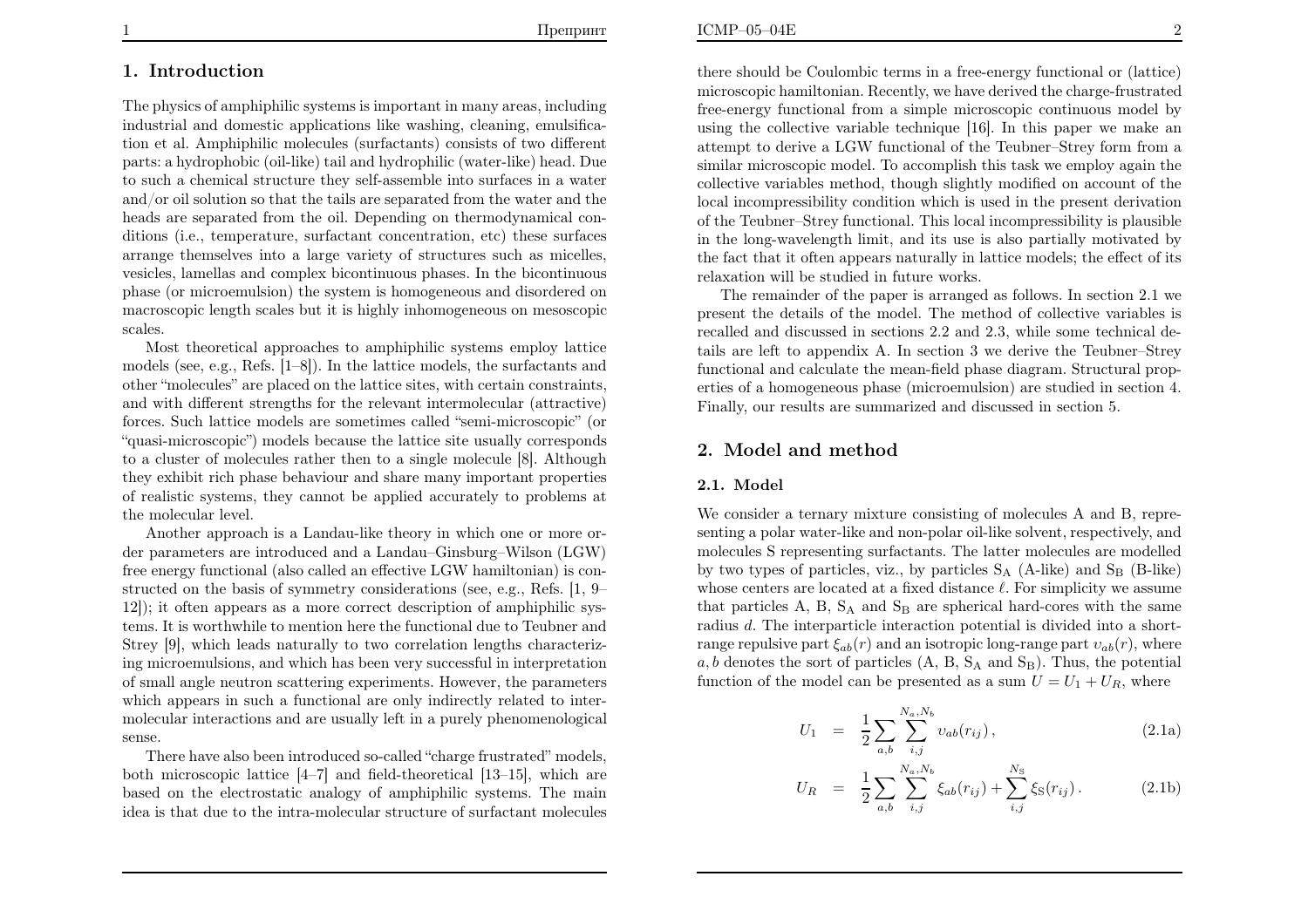ICMP–05–04E

Here  $N_a$  is a number of particles of a-th sort, with  $N_S = N_{S_A} = N_{S_B}$ , and  $\xi_{\rm S}(r)$  symbolizes "sticky site" interaction of the surfactant components. Note that the part of  $U_R$  (for  $a, b \in S := \{S_A, S_B\}$ ) corresponds to the well-known reference interaction site model (RISM) [17, 18].

In order to make calculations more transparent we restrict our considerations to the following simple case. We assume that particles of bothsorts A and  $S_A$  interact via the same potential  $v_A(r)$ , and, similarly, particles of both sorts B and  $S_B$  interact via the same  $v_B(r)$ . Finally, the interaction between the particles of either sort A or  $S_A$  and the particles of either sort B or  $S_B$  is described by  $v_{AB}(r)$ . In other words, sorts A and  $S_A$  are identical, as well as sorts B and  $S_B$  are identical, differing only in that the particles  $S_A$  and  $S_B$  form a dimer imitating the surfactant molecule.

It will prove useful to introduce

$$
\epsilon_a = - (4\pi d^3/3)^{-1} \int_V d\mathbf{r} \, v_a(r), \quad a = A, B \, ; \qquad (2.2a)
$$

$$
\epsilon_{AB} = (2\pi d^3/3)^{-1} \int_V d\mathbf{r} \, v_{AB}(r) , \qquad (2.2b)
$$

and

$$
\Lambda = 1 + \epsilon_{\rm B}/\epsilon_{\rm A} + \epsilon_{\rm AB}/\epsilon_{\rm A},\tag{2.2c}
$$

where V is the volume. Here positive  $\epsilon_A$  and  $\epsilon_B$  describes attraction, whereas  $\epsilon_{AB} > 0$  corresponds to repulsion. The parameter  $\Lambda$  describes mutual solvability of particles A and B, in the case that the surfactant molecules are not present; it corresponds roughly to the surface tension between the components A and B. Note that there are only two independent energy parameters, inasmuch as  $\epsilon_A$  is taken as an energy unit, and that there is no parameter which can be related to the amphiphilicity of the surfactant molecule. Furthermore, the second parameter,  $\varepsilon = 1 - \epsilon_B/\epsilon_A$ , will not appear in the following because of the local incompressibility condition; this will become apparent later.

#### 2.2. Grand partition function

In order to study thermodynamical and structural properties of the model one needs to calculate the grand partition function. In the following we need to calculate the partition function with local density constraints, specifically, with the local incompressibility condition. To do this we usethe following method. We first introduce field variables which satisfy

 $\langle \varphi_a(\mathbf{r}) \rangle = \langle \hat{n}_{N_a}(\mathbf{r}) \rangle$ , where  $\hat{n}_{N_a}(\mathbf{r}) = \sum_i^{N_a} \delta(\mathbf{r} - \mathbf{r}_i^a)$  is the local density operator and  $\langle \dots \rangle$  means an equilibrium ensemble average. Next, the partition function is expressed as <sup>a</sup> functional integral over these fields. The local density constraints are then taken into account in <sup>a</sup> rather natural way by inserting the corresponding delta functions into the functional integral. The details of the approac<sup>h</sup> are discussed in appendix A. Here we only note that short-range and long-range interactions are treated in <sup>a</sup> different manner. Basically, the idea is as follows[19]. Long-range potentials  $v_{ab}(r)$  are assumed smooth enough (belonging to  $L_2$  class of functions) and they appear explicitly in the partition function. A system with only short-range interactions  $(U_R)$ , referred to as <sup>a</sup> reference system, is usually assumed isotropic and, although it does not have such nice properties, it is quite well studied and its thermodynamical and structural properties are assumed to be known. It is alsoassumed that the reference system does  $not$  undergo phase transitions in the range of the model parameters under consideration. The contribution from the underlying reference system is taken into account in the Jacobian of the transition to the field variables. Following this approac<sup>h</sup>one finds for the grand partition function (see appendix A, eq. (A.8))

$$
\Xi \propto \int \prod_{a} \mathcal{D}\varphi_{a,\mathbf{k}} \mathcal{M}[\{\varphi_{a,\mathbf{k}}\}] \mathcal{J}[\{\varphi_{a,\mathbf{k}}\}]
$$
\n
$$
\times \exp \left\{ \sum_{a} \mu_a^{(1)} \varphi_{a,0} - \frac{\beta}{2(2\pi)^3} \sum_{a,b} \int \mathrm{d}\mathbf{k} \,\varphi_{a,\mathbf{k}} \, v_{ab}(k) \varphi_{b,\mathbf{k}}^* \right\},
$$
\n(2.3)

where  $\mu_a^{(1)}$  is the chemical potential of the *a*-th sort of particles (see eq.  $(A.9b)$ ,  $\beta$  is inverse of the temperature multiplied by the Boltsmann constant, and  $\varphi_{a,k}$  and  $v_{ab}(k)$  is the (three dimensional) Fourier transform of  $\varphi_a(\mathbf{r})$  and  $v_{ab}(r)$ , respectively  $(k = |\mathbf{k}|)$ .  $\mathcal{M}[\{\varphi_{a,\mathbf{k}}\}]$  is the functional delta function which reflects the local incompressibility condition; we return to this later. The Jacobian  $\mathcal{J}[\{\varphi_{a,\mathbf{k}}\}]$  is given by (see appendix A, eqs.  $(A.16)$  and  $(A.18)$ 

$$
\mathcal{J}\left[\{\varphi_{a,\mathbf{k}}\}\right] = \int \prod_{a} \frac{\mathcal{D}\nu_{a,\mathbf{k}}}{2\pi} \exp\left\{\frac{iV}{2(2\pi)^3} \int \mathrm{d}\mathbf{k} \sum_{a} \nu_{a,\mathbf{k}}^* \varphi_{a,\mathbf{k}} \right. \tag{2.4}
$$
\n
$$
+ \sum_{n>0} \frac{(-iV)^n}{(2\pi)^{3n}n!} \sum_{\{a_i\}} \int \mathrm{d}\mathbf{k}_1 \cdots \mathrm{d}\mathbf{k}_n \, u_{a_1 \cdots a_n}(\{\mathbf{k}_i\}) \, \nu_{a_1,\mathbf{k}_1}^* \cdots \nu_{a_n,\mathbf{k}_n}^* \right\},
$$

where  $u_{a_1\cdots a_n}(\{\mathbf{k}_i\})$  (for  $i = 1, \cdots, n$ ) is the *n*-particle structure fac-tor of the reference system times an average number of particles of a-th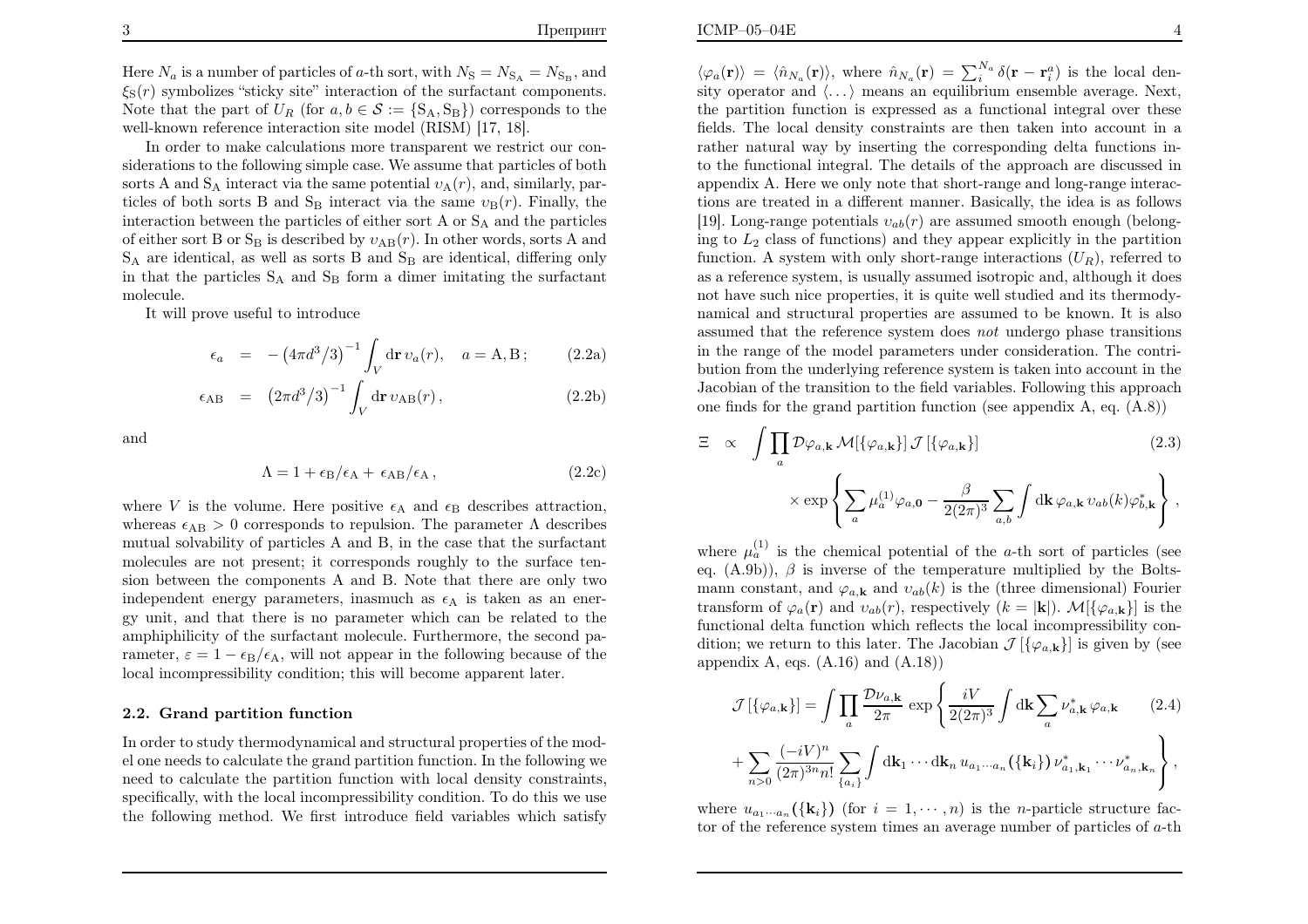sort  $\bar{N}_a$ . Evaluation of  $\mathcal J$  is a rather difficult mathematical problem and hereafter we restrict our considerations to the harmonic (Gaussian) approximation, leaving only the terms up to the quadratic order in  $\nu_{a,\mathbf{k}}$ . In this approximation one can readily calculate  $J$  analytically to obtain

$$
\mathcal{J}_G\left[\{\varphi_{a,\mathbf{k}}\}\right] \propto \exp\left\{\sum_{a,b} u_{ab}^{-1}(0)\bar{N}_b \varphi_{a,0} \right\} - \frac{V}{2(2\pi)^3} \sum_{a,b} \int \mathrm{d}\mathbf{k} \,\varphi_{a,\mathbf{k}} u_{ab}^{-1}(k) \varphi_{a,\mathbf{k}}^*\right\},\tag{2.5}
$$

where  $u_{ab}^{-1}(k)$  is the ab-th element of matrix inverse of the matrix  $\hat{u}(k)$ made out of components  $u_{ab}(k)$ , and we have used the fact that  $u_a(\mathbf{k}) =$  $\bar{N}_a \, \delta_{\mathbf{k},\mathbf{0}}$  and  $u_{ab}(\mathbf{k},\mathbf{k}') = u_{ab}(k) \, \delta_{\mathbf{k},-\mathbf{k}'}$  for an isotropic reference system.

 We note that within this approximation an expression in the exponentin eq. (2.3) remains quadratic in  $\varphi_{a,\mathbf{k}}$ ; it suffices for our present purposes. An inclusion of the higher order terms in  $\nu_{a,k}$  in eq. (2.4) gives rise to higher order terms in  $\varphi_{a,k}$  in eq. (2.5), and modifies its quadratic part too. Numerically, however, the quadratic term is not altered too much [20]. One therefore expects that the Gaussian approximation should <sup>y</sup>ield qualitatively correct results, at least in some range of the model parameters. It should be noted, however, that under certain circumstances thehigher order terms in  $\varphi_{a,k}$  would manifest themselves even if only the quadratic term is of interest.

#### 2.3. Structure factors of the reference system

 To complete this section we recall the form of structure factors of theRISM model and calculate  $\hat{u}^{-1}(k)$ ; it is needed to compute the Jacobian (2.5).

One has for an isotropic system:

$$
u_{ab}(r) = \bar{N}_a [\delta(r) \,\delta_{ab} + \varrho_b \, h_{ab}(r)]; \qquad h_{ab}(r) = g_{ab}(r) - 1 \,, \qquad (2.6)
$$

where  $h_{ab}(r)$  is a pair correlation function,  $g_{ab}(r)$  is a distribution function and  $\rho_a = \bar{N}_a/V$ . Following the work by Cummings and Stell [18] we write for the distribution function of the surfactant components:

$$
g_{ab}(r) = \frac{(1 - \delta_{ab})\,\delta(r - \ell)}{4\pi\varrho_a \ell^2} + g_{ab}^{(0)}(r) \,, \quad a, b \in \mathcal{S} \,, \tag{2.7}
$$

where the first term on the right-hand side of eq.  $(2.7)$  is the intramolecular structure factor of the surfactant molecules and  $g_{ab}^{(0)}(r)$  is the distribution function of the system with the short-range repulsive interactions (the first term of  $U_R$ , see eq. (2.1)). We recall that  $\varrho_{\rm SA} = \varrho_{\rm SB} =$  $\varrho_{\rm S}$ . Combining eqs. (2.7) and (2.6) and taking Fourier transform one finds for the symmetrized  $u_{ab}(k)$ :

$$
u_{ab}(k) = (\bar{N}_a \bar{N}_b)^{1/2} \left[ \Delta_{ab}(k) + (\varrho_a \varrho_b)^{1/2} h_{ab}^{(0)}(k) \right];
$$
  

$$
\Delta_{ab}(k) = \delta_{ab} + (1 - \delta_{ab}) \delta_{a,S} \delta_{b,S} \frac{\sin(k\ell)}{k\ell}.
$$
 (2.8)

Finally, using the site-site Ornstein–Zernike equation [18, 19] we obtainfor the elements of matrix inverse of  $\hat{u}(k)$ :

$$
u_{ab}^{-1}(k) = \left(\bar{N}_a \bar{N}_b\right)^{-1/2} \left[\Delta_{ab}^{-1}(k) - \left(\varrho_a \varrho_b\right)^{1/2} c_{ab}^{(0)}(k)\right],\tag{2.9}
$$

where  $c_{ab}^{(0)}(k)$  is the Fourier transformed direct correlation function of the system with the short-range repulsive interactions. In the assumption that sizes of all particles are equal, and for a hard-core potential  $\xi_{ab}(r)$  =  $\xi_{hs}(r)$ , one has  $c_{ab}^{(0)}(k) = c_{hs}(k)$ ,  $\forall a, b$ .

#### 3. Mean-field <sup>p</sup>hase diagram

We are interested in properties and <sup>p</sup>hase boundaries of the homogeneous <sup>p</sup>hase. To calculate the <sup>p</sup>hase diagram we proceed as follows. We first pass to new field variables in eqs. (2.3) and (2.5), defined via <sup>a</sup> transformation:  $\phi_i(\mathbf{r}) = \sum_a T_{ia}^{-1} \varphi_a(\mathbf{r})$ . Here  $a = 1, 2$  corresponds to particles A and B, and  $a = 3, 4$  correspond to particles S<sub>A</sub> and S<sub>B</sub>, respectively. The matrix  $T$  is given by

$$
T^{-1} = \left(\begin{array}{rrrr} 1 & -1 & 1 & -1 \\ 1 & 1 & 1 & 1 \\ 0 & 0 & 1 & 0 \\ 0 & 0 & 0 & 1 \end{array}\right). \tag{3.1}
$$

This defines

$$
\phi_1(\mathbf{r}) = \varphi_A(\mathbf{r}) + \varphi_{S_A}(\mathbf{r}) - [\varphi_B(\mathbf{r}) + \varphi_{S_B}(\mathbf{r})] \tag{3.2a}
$$

and

$$
\phi_2(\mathbf{r}) = \sum_a \varphi_a(\mathbf{r}). \tag{3.2b}
$$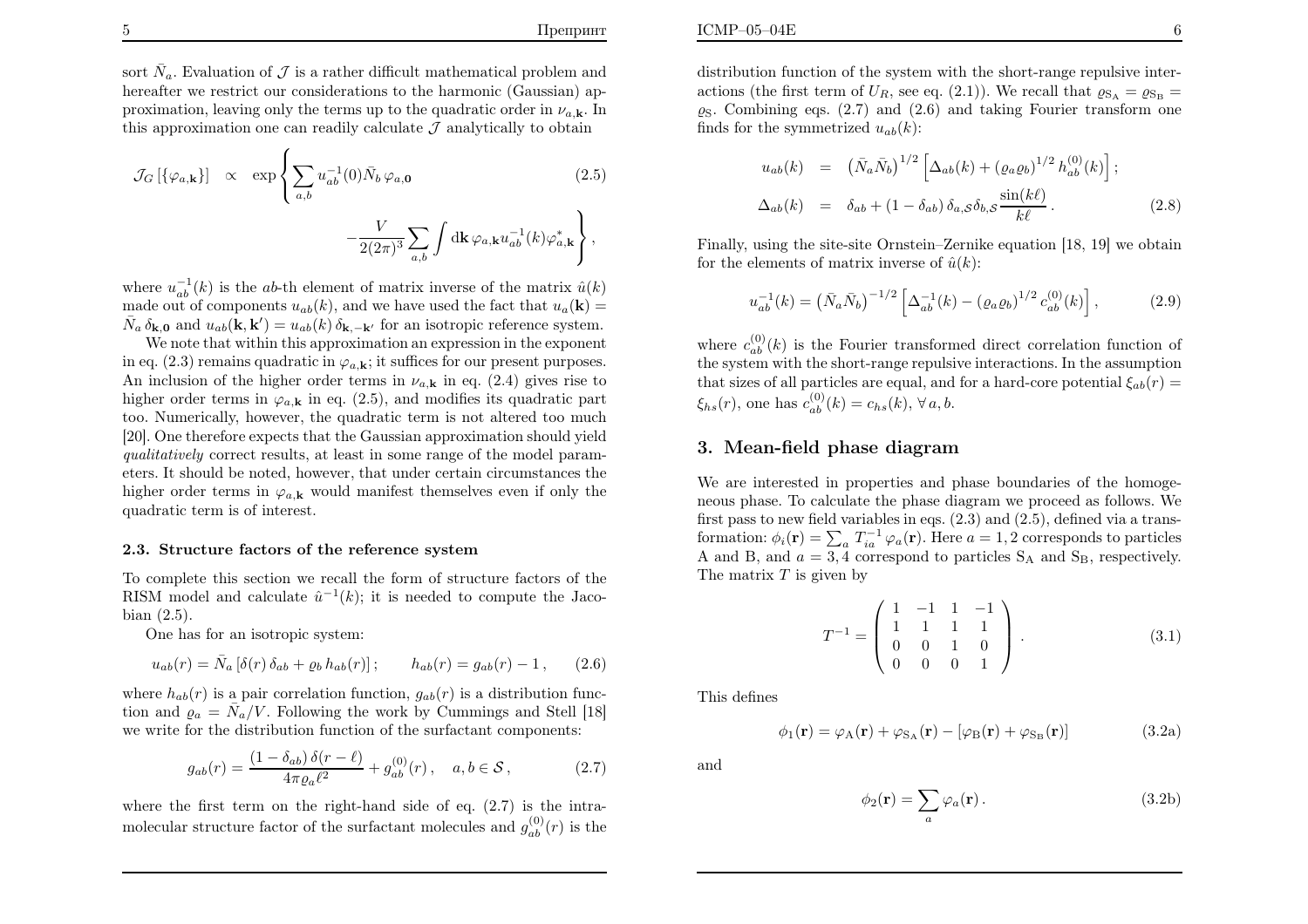The field  $\phi_2(\mathbf{r})$  is related to the total number density. We note that there is an "intrinsic" total number density  $\tilde{\varrho} = \sum_a \varrho_a = \varrho_A + \varrho_B + 2\varrho_S$ and an "observable" total number density  $\rho = \rho_A + \rho_B + \rho_S$ . In the local incompressibility condition  $\phi_2(\mathbf{r}) = \tilde{\varrho}$  at any space point, hence,  $\mathcal{M}[\phi_{2,\mathbf{k}}] = \delta(\phi_{2,\mathbf{k}} - \tilde{\varrho} \delta_{\mathbf{k},\mathbf{0}})$ . The field  $\phi_1(\mathbf{r})$  is related to an order parameter. In the homogeneous phase  $\langle \phi_1(\mathbf{r}) \rangle = \phi_1^{(0)} = \varrho_A - \varrho_B$ , therefore, it is instructive to define

$$
\phi_1(\mathbf{r}) = \phi_1^{(0)} + \psi(\mathbf{r}), \qquad (3.3)
$$

where  $\psi(\mathbf{r})$  describes fluctuations (note that  $\langle \psi(\mathbf{r}) \rangle = 0$ ). Then, from eqs. (2.5) and (2.3), and using eq. (3.3), one finds for the grand partitionfunction (the terms linear in  $\phi_{i,0}$  in the exponent have been dropped since they are irrelevant for further analysis):

$$
\Xi_G \propto \int \mathcal{D}\psi_{\mathbf{k}} \exp\left\{-\frac{1}{2(2\pi)^3} \int d\mathbf{k} \psi_{\mathbf{k}} A(k) \psi_{\mathbf{k}}^*\right\} \int \prod_{i\neq 1} \mathcal{D}\phi_{i,\mathbf{k}} \mathcal{M}[\phi_2]
$$

$$
\times \exp\left\{-\frac{1}{2(2\pi)^3} \int d\mathbf{k} \left[\sum_{i,j\neq 1} \phi_{i,\mathbf{k}} A_{ij}(k) \phi_{j,\mathbf{k}}^* + 2 \sum_{i\neq 1} \phi_{i,\mathbf{k}} A_{i1}(k) \psi_{\mathbf{k}}^*\right]\right\},
$$

where

$$
A(k) \equiv A_{11}(k) = \frac{\beta}{4} \left[ \nu_A(k) + \nu_B(k) - 2\nu_{AB}(k) \right] + \frac{\varrho_A + \varrho_B}{4\varrho_A \varrho_B}, \quad (3.4a)
$$

$$
A_{ij}(k) = A_{ji}(k) = (T^T [\beta \hat{v}(k) + V \hat{u}^{-1}(k)] T)_{ij}.
$$
 (3.4b)

Note that in the small wave-vector limit there are Coulomb-like termsin eq. (3.4b):

$$
A_{ij}(k) \sim z_i z_j / k^2 \,, \quad i, j = 3, 4 \,, \tag{3.5}
$$

where  $z_3 = -z_4 = (3/\varrho_S \ell)^{1/2}$  is a "frustrating charge". These terms originate from the intra-molecular structure factors of the surfactant molecules (see eqs. (2.8) and (2.9), see also Ref. [16]). It is worthwhile to mention that electrostatic terms have been adopted in <sup>a</sup> number of models of microemulsions, both (lattice) microscopic and field-theoretical [4–7, 13–15].

When all fields but  $\psi_{\mathbf{k}}$  are removed altogether we find

$$
\Xi_G \propto \int \mathcal{D}\psi_\mathbf{k} \exp\left\{-\frac{1}{2(2\pi)^3} \int \mathrm{d}\mathbf{k} \,\psi_\mathbf{k} \, a(k) \psi_\mathbf{k}^* \right\},\tag{3.6}
$$

where

$$
a(k) = A(k) - W(k) \cdot B^{-1}(k) \cdot W^{T}(k), \qquad (3.7)
$$

where  $W^T(k) = (A_{13}(k), A_{14}(k))$  and  $B(k)$  is a  $2 \times 2$  matrix with the ele- $\mathbf{S}$ ments  $\{A_{33}(k), A_{34}(k), A_{43}(k), A_{44}(k)\}$ . Expanding  $a(k)$  up to the forth order in  $k$  one finds

$$
\Xi_G \propto \int \mathcal{D}\psi_\mathbf{k} \exp\left\{-\mathcal{H}_{TS}[\psi_\mathbf{k}]\right\};\tag{3.8}
$$

$$
\mathcal{H}_{TS} = \frac{\pi d^3}{6(2\pi)^3} \int \mathrm{d}\mathbf{k} \, \psi_{\mathbf{k}} \left\{ a_2 + c_1 \, (\ell k)^2 + c_2 \, (\ell k)^4 \right\} \psi_{\mathbf{k}}^* \,. \tag{3.9}
$$

Functional  $\mathcal{H}_{TS}[\psi_{\mathbf{k}}]$  of the form (3.9) was introduced by Teubner and Strey [9] to explain typical features of scattering curves of microemulsions. We note also that <sup>a</sup> similar functional was employed by Lifshitz [21] to study spatially modulated structures.

The coefficients of the expansion read:

$$
a_2\left(\{\bar{\varrho}_a\},\bar{\beta}\right) = -\Lambda\bar{\beta} + \left(\bar{\varrho}_A + \bar{\varrho}_B + 4\bar{\varrho}_S\right)/4D,\tag{3.10a}
$$

$$
c_1\left(\{\bar{\varrho}_a\},\bar{\beta}\right) = 3\Lambda\bar{\beta}p_2/10 - \bar{\varrho}_S(\bar{\varrho}_A + 2\bar{\varrho}_C)(\bar{\varrho}_B + 2\bar{\varrho}_C)/3D^2,\qquad(3.10b)
$$

$$
c_2 \left( \{ \bar{\varrho}_a \}, \bar{\beta} \right) = -\Lambda \bar{\beta} p_4 / 56 + (\bar{\varrho}_S / 180D^3) \{ 80 \bar{\varrho}_S^4 + P(\bar{\varrho}_A, \bar{\varrho}_B, \bar{\varrho}_S) + P(\bar{\varrho}_B, \bar{\varrho}_A, \bar{\varrho}_S) \},
$$
\n(3.10c)

where we have introduced dimensionless quantities:  $\bar{\varrho}_a = 4\pi d^3 \varrho_a/3$  and  $\bar{\beta} = \bar{T}^{-1} = \beta \epsilon_A$ . In eqs. (3.10),

$$
D\left(\bar{\varrho}_{A}, \bar{\varrho}_{B}, \bar{\varrho}_{S}\right) = \bar{\varrho}_{A}\bar{\varrho}_{B} + \bar{\varrho}_{S}\left(\bar{\varrho}_{A} + \bar{\varrho}_{B}\right),\tag{3.11}
$$
\n
$$
P(\bar{\varrho}_{A}, \bar{\varrho}_{B}, \bar{\varrho}_{S}) = 11\bar{\varrho}_{A}^{2}\bar{\varrho}_{S}^{2} + 72\bar{\varrho}_{S}^{3}\bar{\varrho}_{A} + 14\bar{\varrho}_{S}\bar{\varrho}_{A}^{2}\bar{\varrho}_{B}
$$
\n
$$
+3\bar{\varrho}_{A}^{2}/2 + 37\bar{\varrho}_{S}^{2}\bar{\varrho}_{A}\bar{\varrho}_{B},\tag{3.12}
$$

and  $p_n$  is related to the *n*-th moment of the function  $v_A(r) + v_B(r) 2v_{\rm AB}(r)$ :

$$
p_n = \frac{n+3}{4\pi d^3 \epsilon_A \Lambda \ell^n} \int_V dr \, r^n \{ v_A(r) + v_B(r) - 2v_{AB}(r) \}, \qquad (3.13)
$$

with  $p_0 = 1$ .

 Some comments are in order at this stage. First, notice that the direct correlation function  $c_{hs}(k)$  does not appear in eqs. (3.10) and that the long-range potentials appear only in the combination  $v_A + v_B - 2v_{AB}$ (see eqs.  $(2.2c)$  and  $(3.13)$ ), and, as a consequence, eqs.  $(3.10)$  are symmetric with respect to the interchange of  $\varrho_A$  with  $\varrho_B$ . Of course these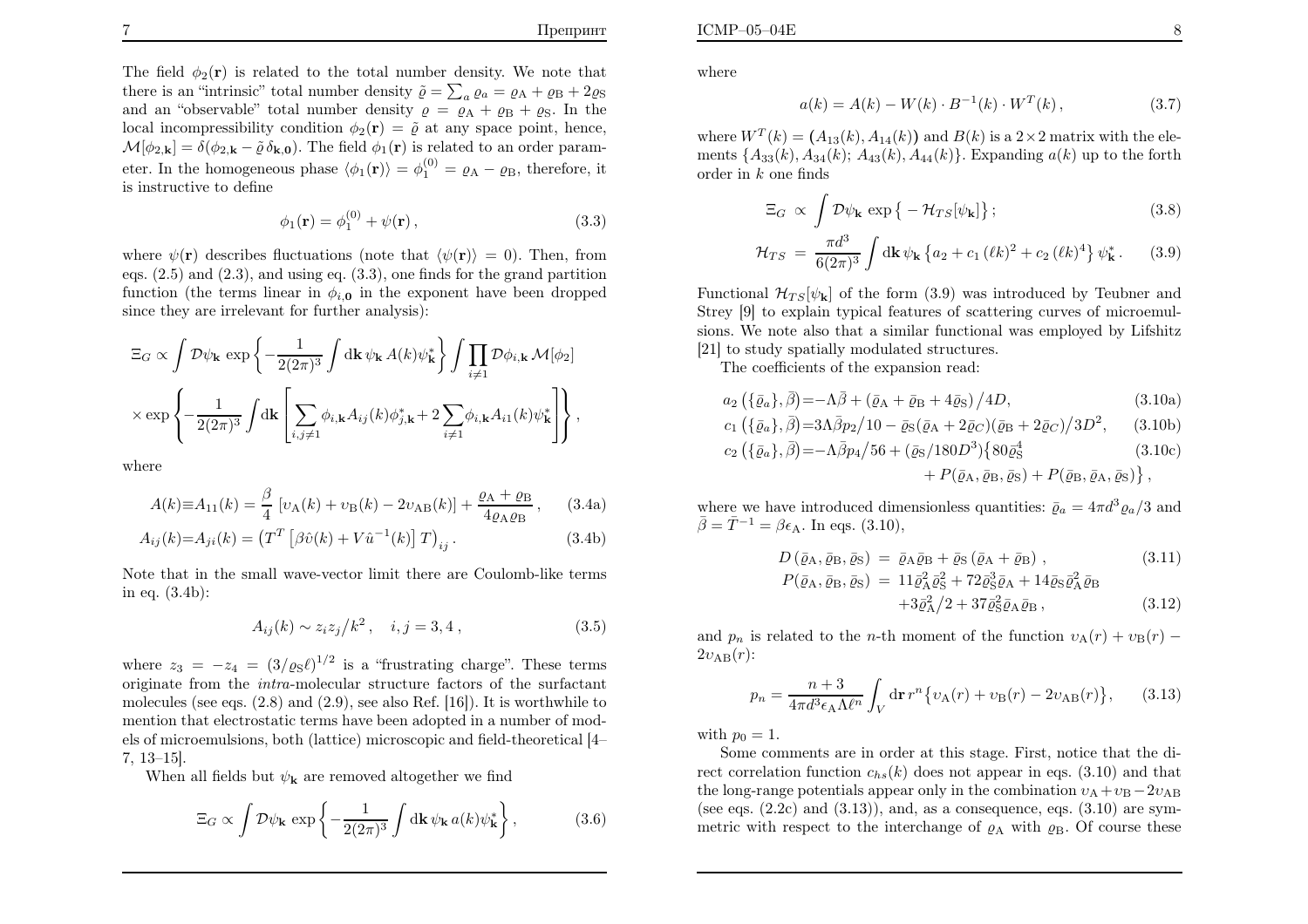assertions would not hold if <sup>a</sup> more genera<sup>l</sup> case of the model was considered. On the other hand, the direct correlation function  $c_{hs}$  is present in eqs. (3.4b), namely, it contributes to the matrix element  $A_{22}(k)$ . However, because integration over the field  $\phi_2$  is covered by the local incompressibility condition, i.e., by  $\mathcal{M}[\phi_2] = \delta(\phi_{2,\mathbf{k}} - \tilde{\varrho})$ , the direct correlation function does not enter expressions (3.10). The same concerns the function  $v_{\rm A}(k) - v_{\rm B}(k)$  which contributes to  $A_{12}(k) = A_{21}(k)$ ; it does not enter eqs. (3.10) either. Next, we emphasize that the last terms on the right-hand side of eqs. (3.10b) and (3.10c) are entirely due to the intramolecular structure factor of the surfactant molecules (see eq. (2.8), cf. also eq.  $(3.5)$ ). Thus, these terms are new as to compare to a simple n-component fluid; evidently they vanish when  $\varrho_S = 0$ . Further, because effects we are going to study are due to the presence of these terms, hereafter we assume  $p_4 = 0$  in eq. (3.10c) for simplicity. This assump tion is also supported by the following observation. At small surfactantconcentration  $(g_S/g \approx 0)$  the coefficient  $c_2$  is small comparing to the co-<br>coefficient cost factories are concerted in another with a simula fluid that the efficient  $c_1$  (in fact, one expects, in analogy with a simple fluid, that the ratio  $c_2/c_1 \ll 1$  for  $\varrho_S = 0$ ), hence, for small values of k the term  $\sim k^2$ <br>dominates over the  $k^4$  term, and the latter term can at all be neglected dominates over the  $k^4$  term, and the latter term can at all be neglected. The  $k^4$  term is however important at a large surfactant concentration, for which  $c_1$  vanishes or becomes negative (cf. Fig. 2 below). However, because the second term on the right-hand side of eq. (3.10c) increases with increasing  $\varrho_S$  (cf. Fig. 2), while the first term  $(\sim p_4)$  does not depend on  $\varrho_S$ , the  $\varrho_S$ -dependent term dominates over the term ~  $p_4$  at large  $\varrho_{\rm S}/\varrho$ . We note that a similar assumption has also been made in Refs. [4, 5] (see section <sup>5</sup> for <sup>a</sup> discussion on these works).

On the mean-field level the homogeneous <sup>p</sup>hase is unstable with respect to fluctuations with the wave-vector  $k_c$  when the coefficient at  $\psi_{\mathbf{k}} \psi_{\mathbf{k}}^*$  vanishes. If  $c_1 > 0$  it gives  $k_c = 0$  and  $a_2 \left( \{ \bar{\varrho}_a \} , \bar{T} \right) = 0$ , which corresponds to the <sup>p</sup>hase separation (the solid line in Fig. 1). This lineis continued for  $c_1 \leq 0$  by the line  $c_1 = -2(c_2 a_2)^{1/2}$ . On this line the homogeneous <sup>p</sup>hase is unstable with respect to fluctuations with thewave-vector  $k_c = \left(-c_1/2c_2\right)^{1/2}$  (the long dashed line in Fig. 1). For temperature  $\bar{T}$  below this line one would expect an occurrence of lamellar or other lyotropic <sup>p</sup>hases. We emphasize, however, that in the framework of the present analysis we merely determine the limit of stability of the homogeneous <sup>p</sup>hase, whereas the actual transition can be discontinuousand occur at the higher temperature  $\overline{T}$ . Indeed, there are arguments in the literature that <sup>a</sup> continuous (order-disorder) <sup>p</sup>hase transition predicted by <sup>a</sup> mean-field approximation can become <sup>a</sup> first order transitionif fluctuations are taken into account [22, 23]. It is worthwhile to note



Figure 1. Mean-field phase diagram for  $p_2 = 1$ ,  $p_4 = 0$ , and (a) for symmetric mixture ( $\varrho_A = \varrho_B$ ) and (b) for  $\varrho_B / \varrho_A = 4$ . The lines where the homogeneous <sup>p</sup>hase (<sup>H</sup>) is unstable with respect to the <sup>p</sup>hase separation $(k_c = 0)$  is denoted by the solid line. It is continued for  $c_1 \leq 0$  by the line where the<sup>H</sup>-phase is unstable with respect to fluctuations with thewave-vector  $k_c = \left(-\frac{c_1}{2c_2}\right)^{1/2}$  (long dashed line). The short dashed line and the dot-dashed line denotes the disorder line (DL) and the Lifshitzline (LL), respectively (see section 4, cf. also Fig. 2).

that an essential ingredient of such <sup>a</sup> consideration is the presence of quartic (or higher order) terms in  $\psi_{\mathbf{k}}$  in the functional (3.9), which, in turn, means that one must go beyond the harmonic approximation in calculation of the Jacobian (2.4); studies of this kind are deferred forfuture works.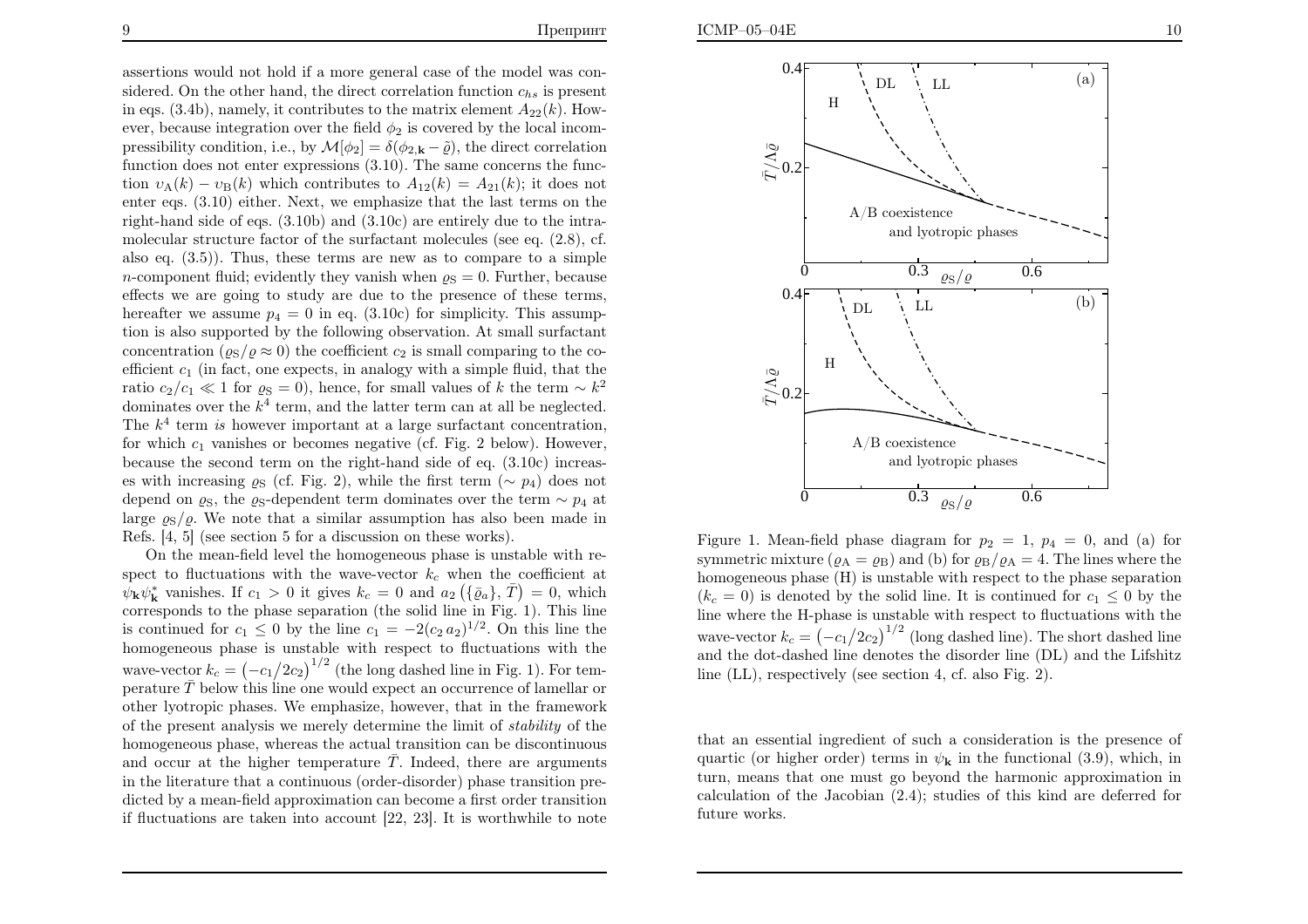where  $V$  is the volume. Using eqs.  $(4.2)$  and  $(3.9)$ , one finds, after simple calculations,

$$
\langle \psi_{\mathbf{k}} \psi_{\mathbf{k}}^* \rangle = \frac{3V}{\pi d^3} \left[ a_2 + c_1 (k \ell)^2 + c_2 (k \ell)^4 \right]^{-1}.
$$
 (4.3)

Fourier transformation of eq. (4.3) <sup>g</sup>ives the real-space correlation function; simple evaluation <sup>y</sup>ields [1]

$$
G(r) \propto \frac{1}{r} \sin(r/\lambda) \exp(-r/\xi), \qquad (4.4)
$$

where

$$
\lambda = \left[\frac{1}{2}\left(\frac{a_2}{c_2}\right)^{1/2} - \frac{c_1}{4c_2}\right]^{-1/2}
$$
(4.5a)

and

$$
\xi = \left[\frac{1}{2}\left(\frac{a_2}{c_2}\right)^{1/2} + \frac{c_1}{4c_2}\right]^{-1/2}.\tag{4.5b}
$$

The correlation function (4.4) shows two characteristic features of microemulsions: oscillations, indicating alternating arrangement of molecules of theA and B sorts, and an exponential decay, indicating the absence of long-range order [1]. In other words, the wavelength  $\lambda$  gives the domain size of coherent A and B regions, while  $\xi$  characterizes the decay of the local order. The line

$$
c_1 = c_1^{(DL)} = 2(c_2 a_2)^{1/2},\tag{4.6}
$$

called the *disorder line* (the short dashed line in Fig. 1), separates the region where  $G(r)$  decays monotonically (that is, where  $c_1 > c_1^{(DL)}$ , whence, where  $\varrho_{\rm S} < \varrho_{\rm S}^{(DL)}$ , see Fig. 2) and the region of oscillatory behaviour of the correlation function, i.e., it is the line at which the oscillatory behaviour first appears upon increasing the surfactant concentration  $\varrho_S/\varrho$ ; notice that  $\lambda$  diverges at the disorder line if we think of decreasing  $\varrho_S/\varrho$ . Note, incidentally, that the correlation length  $\xi$  diverges on the line  $c_1 = -c_1^{(DL)}$  (the long dashed line in Fig. 1). As noted in section 3, this line corresponds to <sup>a</sup> continuous <sup>p</sup>hase transition betweenthe homogeneous (disordered) and ordered <sup>p</sup>hases.

From eq. (4.3) one easily finds that the maximum of the order pa rameter–order parameter structure factor  $\langle \psi_{\mathbf{k}} | \psi_{\mathbf{k}}^* \rangle$  occurs at the wavevector  $k_m$  given by

$$
(k_m \ell)^2 = -c_1/2c_2, \qquad (4.7)
$$

Figure 2. The coefficients 
$$
-c_1
$$
 and  $c_2$  (see eqs. (3.10)) of the functional (3.9) as functions of the surfactant concentration  $\rho_S/\rho$  for symmetric mixture ( $\rho_A = \rho_B$ ), and for  $\overline{T} = 3\Lambda\overline{\rho}/10$ ,  $p_2 = 1$  and  $p_4 = 0$ . The straight dashed line corresponds to  $c_i = 0$ , and the circle and the square corresponds to the disorder line ( $c_1 = c_1^{(DL)}$ ) and the Lifshitz line ( $c_1 = 0$ ), respectively (cf. Fig. 1).

In Fig. <sup>1</sup> we also show the disorder line (DL) and the Lifshitz line(LL). Beyond the disorder line (toward larger values of  $\varrho_{\rm S}$ ) there are oscillations in the real-space order parameter–order parameter correlation function, and at yet higher surfactant concentration, beyond the Lifshitz line, the pea<sup>k</sup> of the (order parameter–order parameter) structure factor is at non-zero wave-vector. This is discussed in more detail in the nextsection.

# 4. Structure factor

The order parameter–order parameter correlation function can be deduced from the following generating functional:

$$
\mathcal{Z}[J] = \Xi^{-1} \int \mathcal{D}\psi_{\mathbf{k}} \exp\left\{-\mathcal{H}_{TS}[\psi_{\mathbf{k}}] + \frac{1}{(2\pi)^3} \int d\mathbf{k} J_{\mathbf{k}} \psi_{\mathbf{k}}^* \right\}, \quad (4.1)
$$

which is normalized such that  $\mathcal{Z}[0] = 1$ . Thus, the two-point correlation function is

$$
\langle \psi_{\mathbf{k}} \psi_{\mathbf{k}}^* \rangle = V^2 \left. \frac{\delta^2 \mathcal{Z}[J]}{\delta J_{\mathbf{k}} \delta J_{\mathbf{k}}^*} \right)_{J=0},\tag{4.2}
$$

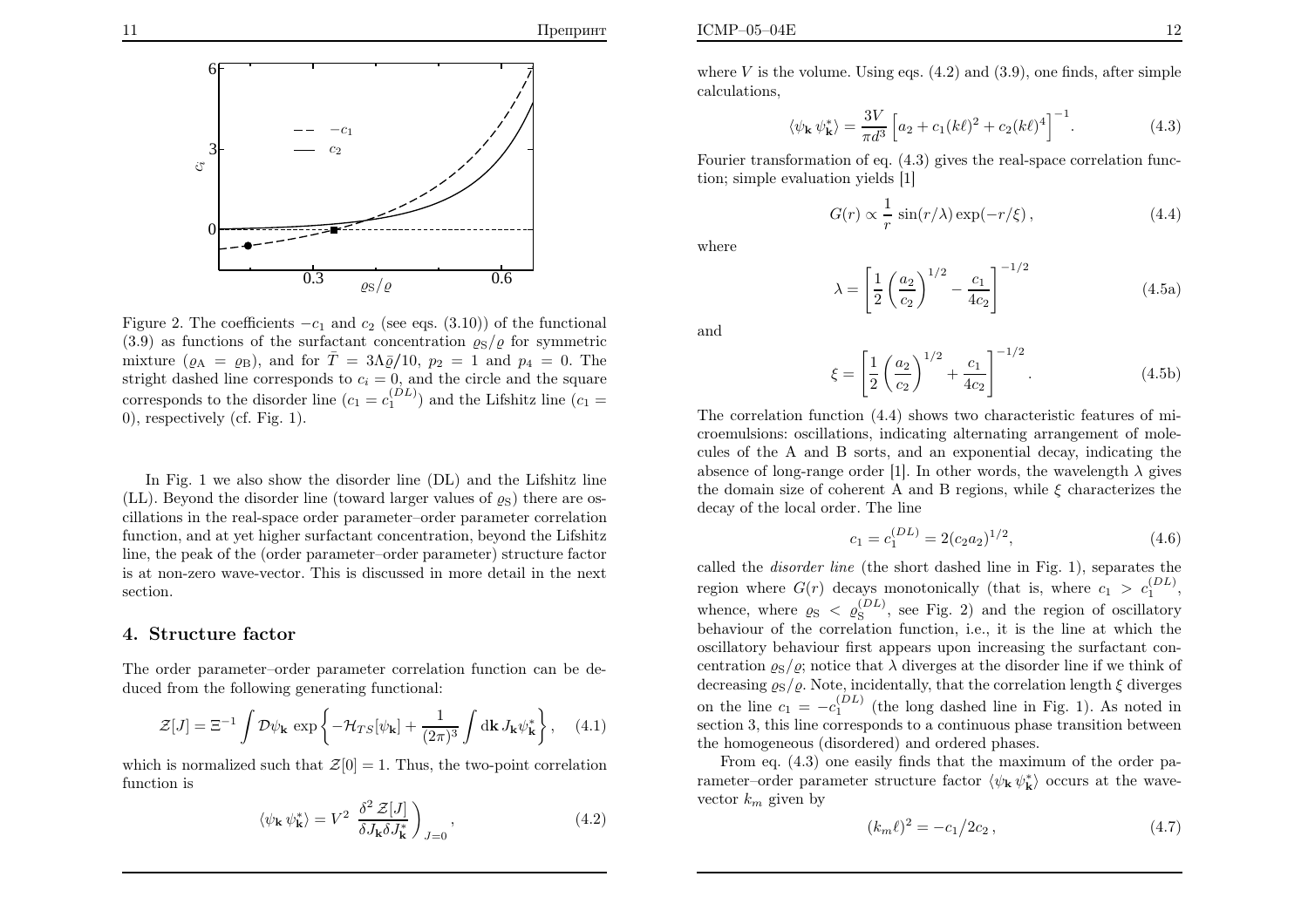

Figure 3. The peak's position  $k_m$  of the order parameter–order parameter<br>structure fector as a function of the surfactory concentration a Le for structure factor as a function of the surfactant concentration  $\varrho_{\rm S}/\varrho$  for symmetric mixture ( $\varrho_A = \varrho_B$ ), and for  $\overline{T} = 3\Lambda \overline{\varrho}/10$ ,  $p_2 = 1$  and  $p_4 = 0$ .

hence, the peak in the structure factor moves off  $k_m = 0$  when  $c_1$  de-<br>execute  $z$  and  $(c_1 - c_2)$ . The line  $c_1 = 0$  defines the Lifebitz line creases to zero (cf. Fig. 2). The line  $c_1 = 0$  defines the Lifshitz line (the dot-dashed line in Fig. 1). At the Lifshitz line the ratio  $\lambda/\xi = 1$ (see eqs.  $(4.5)$ ), which means that the correlation function  $(4.4)$  becomes dominated by oscillatory behaviour. In Fig. 3 the peak's position  $k_m$  is plotted against the surfactant concentration  $\varrho_{\rm S}/\varrho$ . We observe that  $k_m$  increases starting from zero at the Lifshitz line. This trend inverses, however, when  $\varrho_S/\varrho$  is further increased, and  $k_m$  begins to decrease. We recall that the length  $\sim k_m^{-1}$  is a measure of the domain size in a micro(meso)-<br>phase soperated structure. Therefore, such a behaviour of  $k_m$  at large phase separated structure. Therefore, such a behaviour of  $k_m$  at large  $\varrho_{\rm S}/\varrho$  would suggest the formation of complex structures with the fundamental wavelength larger than the length of <sup>a</sup> surfactant molecule(∼  $\ell$  in our model). It should be noted, however, that the coefficients  $c_1$ and  $c_2$  increase rapidly with increasing the surfactant concentration (see Fig. 2) and, probably, simple gradient expansion (3.9) is insufficient inthis region of the model parameters.

Finally, in Fig. <sup>4</sup> we present examples of the order parameter–orderparameter structure factor  $\langle \psi_{\mathbf{k}} | \psi_{\mathbf{k}}^* \rangle$  plotted as a function of the wavevector  $k$ , for the homogeneous phase and for a few values of the surfactant concentration  $\varrho_{\rm S}/\varrho$ . It is known that the structure factor is proportional to the scattering intensity which can be measured, for instance, ina small angle neutron scattering experiment [1]. In Fig. 4(a)  $\langle \psi_{\mathbf{k}} \psi_{\mathbf{k}}^* \rangle$  is shown for relatively small values of  $\varrho_S$ . In accord with the experimental



Figure 4. The order parameter–order parameter structure factor  $\mathcal{G} =$  $(\pi d^3/3V) \langle \psi_{\mathbf{k}} \psi_{\mathbf{k}}^* \rangle$  (see eq. (4.3)) for (a) small and (b) large values of the surfactant concentration  $\varrho_S/\varrho$ . In this plot  $\varrho_A = \varrho_B$ ,  $\overline{T} = 3\Lambda \overline{\varrho}/10$ ,  $p_2 = 1$ and  $p_4 = 0$ .

observations (see, e.g., Refs. [9, 24, 25]), the magnitude of the structure factor decreases as the surfactant concentration increases, and the peak'sposition  $k_m$  moves off zero wave-vector and goes toward larger values of  $k_c$  (of Fig. 2). However, so discussed above, for large  $c_c$  (other packing  $\alpha$ ) k (cf. Fig. 3). However, as discussed above, for large  $\varrho_{\rm S}/\varrho$  the peak's position goes toward small k, though the magnitude of  $\langle \psi_{\mathbf{k}} \psi_{\mathbf{k}}^* \rangle$  continues to decrease, which is shown in Fig. 4(b).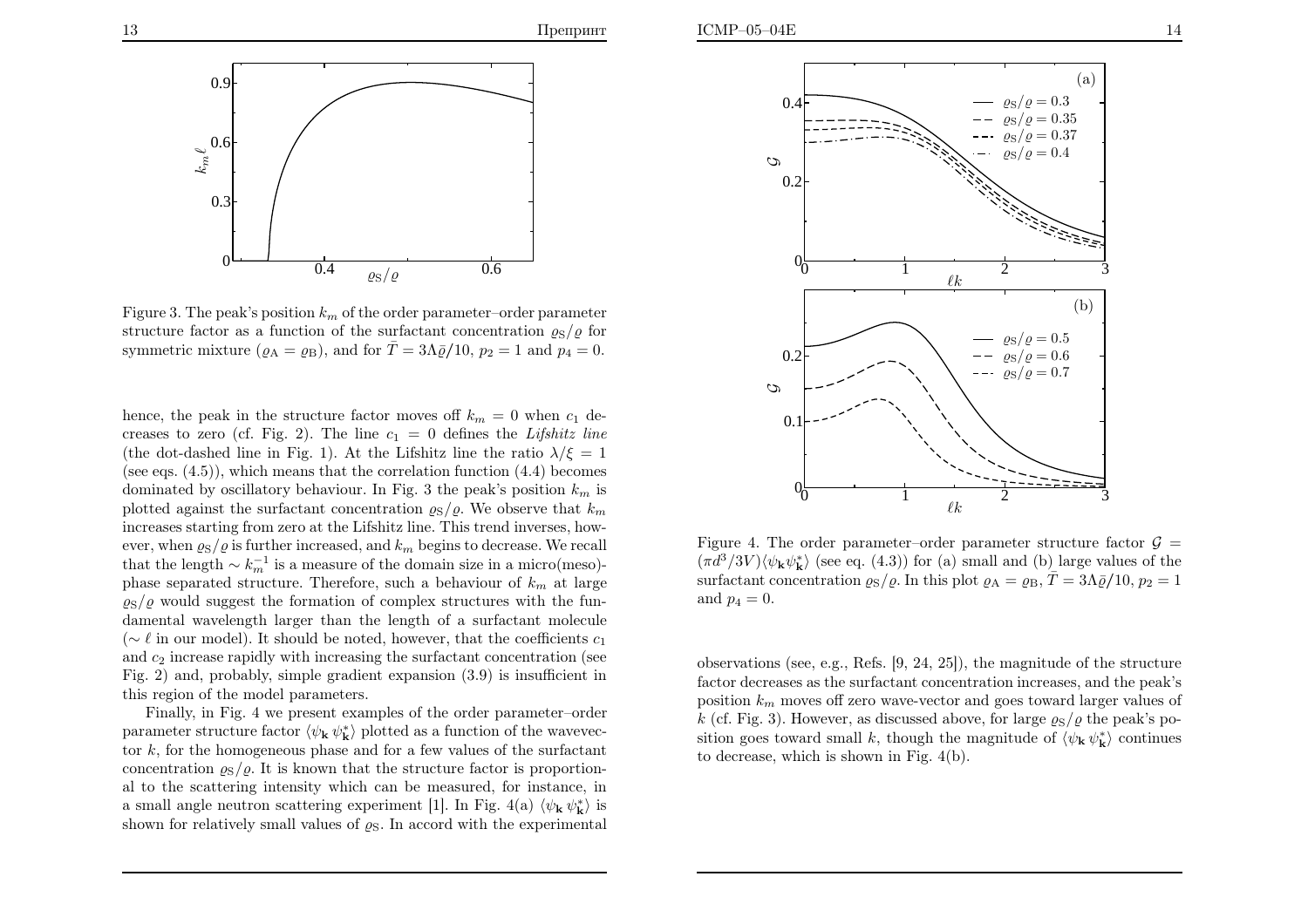We have considered <sup>a</sup> simple microscopic continuous model of (weak) surfactant solutions. The model consists of four sorts of particles: two sorts of particles represent the oil-like (<sup>A</sup>) and water-like (<sup>B</sup>) molecules, and the two remaining components  $(S_A \text{ and } S_B)$  form a dimer representing the surfactant molecule. Using <sup>a</sup> simple modification of the collective variables method, we have derived (in the Gaussian approximation) an effective Landau–Ginsburg–Wilson hamiltonian for microemulsions, functional form of which was first proposed by Teubner and Strey [9]. In such <sup>a</sup> way we have linked the <sup>p</sup>henomenological parameters appearing in the Teubner–Stray functional with the microscopic parameters of our model (see eqs.(3.10)). Using <sup>a</sup> mean-field approximation, we have calculated the <sup>p</sup>hase diagram, namely, the <sup>p</sup>hase boundary of <sup>a</sup> homogeneous <sup>p</sup>hase. Our calculations show that the homogeneous <sup>p</sup>hase can be unstable with respect to fluctuations with zero as well as <sup>a</sup> non-zero wave-vector. The latter instability indicates the existence of spatially modulated <sup>p</sup>hases in our simple model. We note, however, that more elaborate calculations must be carried out in order to study the structure of such <sup>p</sup>hases (as well as the order of the transition, see section 3). In order to study the structure of the homogeneous <sup>p</sup>hase we have calculated the order parameter–order parameter correlation function. It is shown, in particular, that there are oscillations in the real space correlation function, and that for <sup>a</sup> sufficiently large concentration of surfactants the pea<sup>k</sup> of the order parameter–order parameter structure factor occurs at <sup>a</sup> non-zero wave-vector, which is characteristic for microemulsions (seeFigs. 3 and 4). This effect is related to the fact that the coefficient  $c_1$ at the  $k^2$  term can change sign, depending on the temperature and the surfactant concentration (see Fig. 2).

It is interesting to point out certain similarity of our model and the lattice model of Woo et al. [4, 5]. The authors of these works have derivedthe functional (3.9) (albeit to higher orders in  $\psi_{\mathbf{k}}$ ) from the "frustrated" Ising model with spin  $\pm 1$ , where each value of the spin represents an oil and water molecule. Some of the sites, representing surfactant components, are endowed with the "frustrating charges" and interact via the Coulombic potential (cf. eq. (3.5)). The fact that the spin takes onlythe values  $\pm 1$  merely indicates that there is always a molecule on the site, and this corresponds roughly to our local incompressibility condition  $\mathcal{M}[\phi_2]$ . The parameters  $\sigma$ ,  $\Delta$  and the lattice spacing a of Refs. [4, 5] are, in a certain sense, analogous to our parameters  $\Lambda$ ,  $\ell$  and  $d$ , respectively. Furthermore, our order parameter (the field  $\phi_1$ , see eqs. (3.2a))

is in fact equivalent to the order parameter used is Refs. [4, 5]. In the above-mentioned works it emerges naturally as an average value of thespin, hence, it corresponds to the oil–water concentration difference, *in*cluding also the surfactant's components concentration difference. It is therefore no surprising that the <sup>p</sup>hase diagram presented in our work (Fig. 1) is very similar to the <sup>p</sup>hase diagram calculated in Ref. [4].

## Acknowledgments

We thank Dr. V. Babin and Dr. M. Tasinkevych for fruitful discussions, and Dr. M. Tasinkevych for critical reading of the manuscript. This workwas partially supported by the STCU grant No. 1930.

# A. Grand partition function with density constraints

The approac<sup>h</sup> discussed here has <sup>a</sup> rather strong resemblance with the collective variable method introduced by Zubaryev [26] and further developed by Yukhnovskii and co-workers [19, 20, 27–29]. The difference is merely due to density constrains which we impose on <sup>a</sup> system. Because of these constraints it is more convenient to introduce <sup>a</sup> "collective" variable in  $R$ -space instead of  $k$ -space, as it is conventionally done in the collective variables approach.

We consider an  $M$ -component system whose particles interact via a pairwise additive potential  $U_{ab}(\mathbf{r}_i, \mathbf{r}_j)$ . The potential function is

$$
U = \frac{1}{2} \sum_{a,b}^{M} \sum_{i,j}^{N_a, N_b} U_{ab}(\mathbf{r}_i, \mathbf{r}_j),
$$
 (A.1)

where the absence of the terms with  $i = j$  for the same sort of particles is understood. For further purposes it is convenient to divide the interaction potential  $U_{ab}(\mathbf{r}_i, \mathbf{r}_j)$  into a short-range and long-range part,  $\xi_{ab}(\mathbf{r}_i, \mathbf{r}_j)$  and  $v_{ab}(\mathbf{r}_i, \mathbf{r}_j)$ , respectively; the former is usually referred to as <sup>a</sup> reference system. The kinetic part of the hamiltonian is assumed to be of the usual quadratic form. The integration over the momentayields the standart de Broglie thermal wavelength factors  $\Lambda_a$  (for a-th component). Consequently, the grand partition function is

$$
\Xi = \operatorname{Sp} e^{-\beta U} = \prod_{a} \sum_{N_a} \frac{e^{\beta \mu_a N_a}}{\Lambda_a^{3N_a} N_a!} \int (\mathrm{d}\Gamma) e^{-\beta U_R} e^{-\beta U_1}, \qquad (A.2)
$$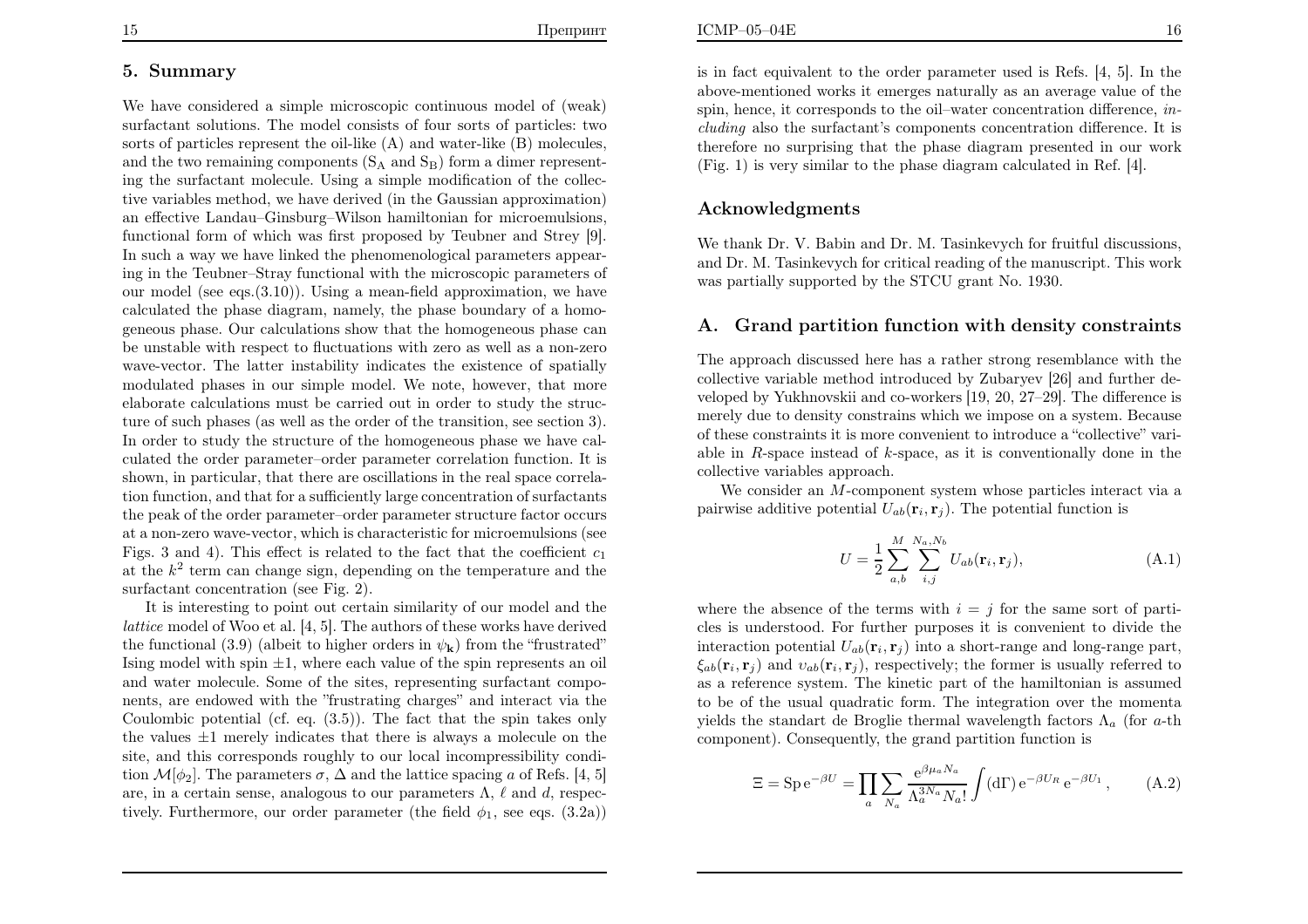ICMP–05–04E

17

$$
U_R = \frac{1}{2} \sum_{a,b} \sum_{i,j} \xi_{ab}(\mathbf{r}_i, \mathbf{r}_j), \qquad (A.3a)
$$

$$
U_1 = \frac{1}{2} \sum_{a,b} \sum_{i,j} \upsilon_{ab}(\mathbf{r}_i, \mathbf{r}_j).
$$
 (A.3b)

In eq. (A.2),  $\beta$  is inverse of the temperature multiplied by the Boltzmann constant  $k_B$ , and  $(d\Gamma) = \prod_a \prod_i (d\mathbf{R}_i^a / V)$ , where V is the volume and  $\mathbf{R}_i^a$  is the position of the *i*-th particle (of sort *a*) in coordinate space. The chemical potential  $\mu_a$  is determined by the equation  $\bar{N}_a = \partial \ln \Xi / \partial (\beta \mu_a)$ , provided  $\bar{N}_a$  (an average number of particles of <sup>a</sup>-th sort) is known. We present the grand partition function as follows

$$
\Xi = \Xi_R \, \Xi_1 \,, \tag{A.4}
$$

where

$$
\Xi_R = \prod_a \sum_{N_a} \frac{\mathrm{e}^{\beta \mu_a^{(R)} N_a}}{\Lambda_a^{3N_a} N_a!} \int (\mathrm{d}\Gamma) \,\mathrm{e}^{-\beta U_R} \tag{A.5}
$$

is the grand partition function of the reference system and

$$
\Xi_1 = \left\langle e^{\beta \sum_a \mu'_a N_a} e^{-\beta U_1} \right\rangle_R. \tag{A.6}
$$

Here  $\langle \cdots \rangle_R$  means averaging over the reference system,

$$
\langle \cdots \rangle_R = \Xi_R^{-1} \prod_a \sum_{N_a} \frac{e^{\beta \mu_a^{(R)} N_a}}{\Lambda_a^{3N_a} N_a!} \int (\mathrm{d}\Gamma) (\cdots) e^{-\beta U_R} ,\qquad \text{(A.7)}
$$

 $\mu_a^{(R)}$  is the chemical potential of the reference system, determined by the equation  $\bar{N}_a^{(R)} = \partial \ln \Xi_R / \partial (\beta \mu_a^{(R)})$ , and  $\mu_a' = \mu_a - \mu_a^{(R)}$ ; it is convenient to divide  $\mu_a$  so that  $\bar{N}_a = \bar{N}_a^{(R)}$ 

Let us introduce a local density operator  $\hat{n}_{N_a}(\mathbf{r}) = \sum_{i=1}^{N_a} \delta(\mathbf{r} - \mathbf{r}_i^a)$ ,<br>Let us introduce a local density operator  $\hat{n}_{N_a}(\mathbf{r}) = \sum_{i=1}^{N_a} \delta(\mathbf{r} - \mathbf{r}_i^a)$ , where  $\delta(\mathbf{r})$  is the (three dimensional) Dirac delta function. Note that  $N_a \equiv n_{N_a} = \int_V d\mathbf{r} \,\hat{n}_{N_a}(\mathbf{r}).$  We want to calculate the partition func- tion (A.2) with local density constraints. By those we mean that at any phase-space point a linear combination  $\mathcal{L}(\{\hat{n}_{N_a}\})$  of the density operators  $\hat{n}_{N_a}(\mathbf{r})$  is fixed in the sense that  $\int_{V_G} d\mathbf{r} \mathcal{L}(\{\hat{n}_{N_a}(\mathbf{r})\}) = CV_G$  for an arbitrary volume  $V_G$ , where  $\mathcal C$  is a constant. Note that  $\mathcal C$  must have the dimension of number density. <sup>A</sup> generalization to what can be called an integral density constraint, i.e., the constraint for <sup>a</sup> linear combinationof  $n_{N_a}$ , is straightforward. To introduce constraints into the partition function  $\Xi$  we proceed as follows. First, we pass to field variables in eq. (A.6) by introducing functional integrals  $\int \mathcal{D}\varphi_a(\mathbf{r})$  together with the Dirac delta functions  $\delta(\varphi_a(\mathbf{r}) - \hat{n}_{N_a}(\mathbf{r}))$ . One easily finds

$$
\Xi_1 = \int \prod_a \left[ d\varphi_a \mathcal{D}\varphi_a(\mathbf{r}) \right] \exp \left\{ \beta \sum_a \mu_a^{(1)} \varphi_a - \beta \Phi[\{\varphi_a(\mathbf{r})\}] \right\}
$$
  
 
$$
\times \mathcal{J}_1[\{\varphi_a, \varphi_a(\mathbf{r})\}], \qquad (A.8)
$$

where

$$
\Phi[\{\varphi_a(\mathbf{r})\}] = \frac{1}{2} \sum_{a,b} \int_V d\mathbf{r}_1 \int_V d\mathbf{r}_2 \,\varphi_a(\mathbf{r}_1) \varphi_b(\mathbf{r}_2) v_{ab}(\mathbf{r}_1, \mathbf{r}_2), \quad \text{(A.9a)}
$$

$$
\mu_a^{(1)} = \mu_a' + \frac{1}{2} v_{aa}(0) = \mu_a' + \frac{1}{2V} \sum_{\mathbf{k}} v_{aa}(\mathbf{k}). \tag{A.9b}
$$

The last term in  $\mu_a^{(1)}$  is due to the absence of the  $i = j$  (for  $a = b$ ) terms in eq.  $(A.1)$ ;  $\mathcal{J}_1$  reads

$$
\mathcal{J}_1 = \left\langle \prod_a \delta(\hat{n}_{N_a}(\mathbf{r}) - \varphi_a(\mathbf{r})) \delta(n_{N_a} - \varphi_a) \times \delta \left( n_{N_a} - \int_V \mathrm{d}\mathbf{r} \,\hat{n}_{N_a}(\mathbf{r}) \right) \right\rangle_R \tag{A.10a}
$$

$$
= \prod_{a} \delta\left(\varphi_{a} - \int_{V} d\mathbf{r} \,\varphi_{a}(\mathbf{r})\right) \mathcal{J}[\{\varphi_{a}, \varphi_{a}(\mathbf{r})\}], \quad (A.10b)
$$

where the last delta function in eq. (A.10a), which ensures <sup>a</sup> correct relation between  $\hat{n}_{N_a}(\mathbf{r})$  and  $n_{N_a}$ , has been taken out of  $\langle \rangle_R$  by using<br>the integral perpenetation of the Dippe delta function. In eq. (A 10b) the integral representation of the Dirac delta function. In eq. (A.10b),

$$
\mathcal{J}[\{\varphi_a, \varphi_a(\mathbf{r})\}] = \left\langle \prod_a \delta(\hat{n}_{N_a}(\mathbf{r}) - \varphi_a(\mathbf{r})) \, \delta(n_{N_a} - \varphi_a) \right\rangle_R. \tag{A.11}
$$

The aforementioned constraints can now be easily taken into account byinserting the corresponding delta functions into eq. (A.11). By taking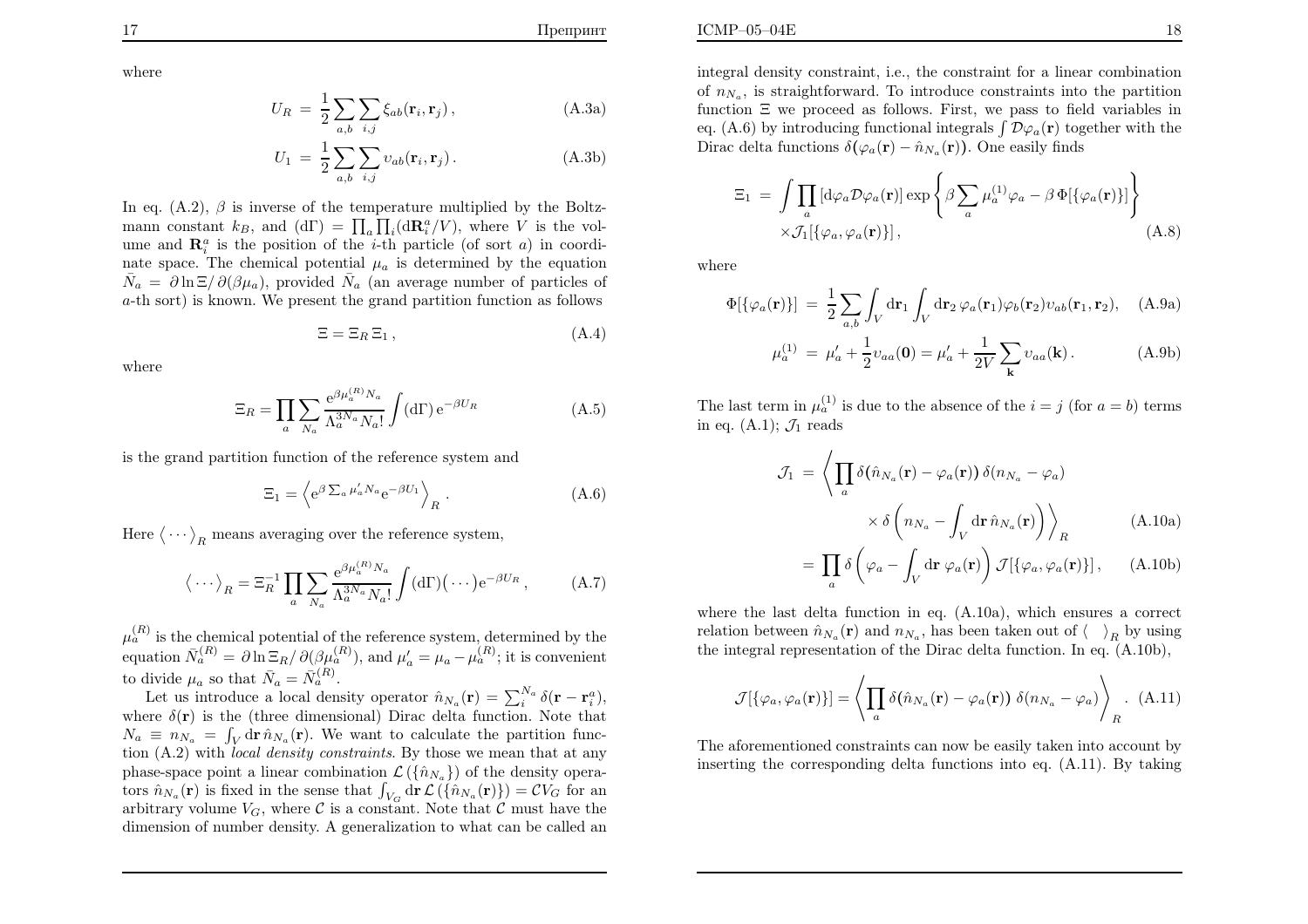similar steps as in (A.10) one obtains

$$
\Xi = \Xi_R \int \prod_a \left[ d\varphi_a \mathcal{D}\varphi_a(\mathbf{r}) \delta \left( \varphi_a - \int_V d\mathbf{r} \varphi_a(\mathbf{r}) \right) \right] \times \prod_\alpha \delta \left( \mathcal{L}_\alpha(\{\varphi_a(\mathbf{r})\}) - \mathcal{C}_\alpha \right) \tag{A.12}
$$
\n
$$
\times \exp \left\{ \beta \sum_a \mu_a^{(1)} \varphi_a - \beta \Phi[\{\varphi_a(\mathbf{r})\}] \right\} \mathcal{J}[\{\varphi_a, \varphi_a(\mathbf{r})\}].
$$

It is now convenient to pass to Fourier space. Due to the linearity of our constraints, and because Fourier series has <sup>a</sup> unit Jacobian, eq. (A.12)simply becomes

$$
\Xi = \Xi_R \int \prod_a \mathcal{D}\varphi_{a,\mathbf{k}} \prod_\alpha \delta(\mathcal{L}_\alpha(\{\varphi_{a,\mathbf{k}}\}) - \mathcal{C}_\alpha \delta_{\mathbf{k},\mathbf{0}}) \mathcal{J}[\{\varphi_{a,\mathbf{k}}\}]
$$

$$
\times \exp \left\{\beta \sum_a \mu_a^{(1)} \varphi_{a,\mathbf{0}} - \frac{\beta}{2V} \sum_{a,b} \sum_{\mathbf{k}} \varphi_{a,\mathbf{k}} v_{ab}(\mathbf{k}) \varphi_{b,\mathbf{k}}^* \right\}, \quad (A.13)
$$

where, because  $\varphi_a(\mathbf{r})$  is a real field, the integration over  $\varphi_{a,k}$  is restricted to  $\varphi_{a,k} = \varphi_{a,k}^*$ , i.e.,  $k \in \Omega = \left\{ k \in \mathbb{R}^3 \: \middle| \: k_z > 0; k_x, k_z = 0, k_y \ge 0; k_z = 0 \right\}$  $0, k_x, k_y > 0$  }, and

$$
\mathcal{J}[\{\varphi_{a,\mathbf{k}}\}] = \left\langle \prod_{a} \prod_{\mathbf{k} \in \Omega} \delta(\hat{\rho}_{N_a}(\mathbf{k}) - \varphi_{a,\mathbf{k}}) \right\rangle_R, \tag{A.14}
$$

where  $\hat{\rho}_{N_a}(\mathbf{k})$  is the Fourier amplitude of the density operator  $\hat{n}_{N_a}(\mathbf{r}),$ i.e.,

$$
\hat{\rho}_{N_a}(\mathbf{k}) = \int_V d\mathbf{r} \,\hat{n}_{N_a}(\mathbf{r}) \, \exp\left(i\mathbf{k}\mathbf{r}\right) = \sum_i^{N_a} \exp\left(i\mathbf{k}\mathbf{r}_i\right). \tag{A.15}
$$

In eq. (A.13) we have integrated out over  $d\varphi_a$  using  $\hat{\rho}_{N_a}(\mathbf{0}) = n_{N_a} =$  $N_a$ . Using the integral representation of the delta function we rewrite eq. (A.14) as follows

$$
\mathcal{J}[\{\varphi_{a,\mathbf{k}}\}] = \int \prod_a \left(\mathrm{d}\nu_{a,\mathbf{k}}\right) \exp\left\{i \sum_a \sum_{\mathbf{k}} \nu_{a,\mathbf{k}}^* \varphi_{a,\mathbf{k}}\right\} \mathcal{K}[\{\nu_{a,\mathbf{k}}\}]. \tag{A.16}
$$

Here

$$
(\mathrm{d}\nu_{a,\mathbf{k}}) = \frac{\mathrm{d}\nu_{a,\mathbf{0}}}{2\pi} \prod_{\mathbf{k}\in\Omega_0} \frac{\mathrm{d}\nu_{a,\mathbf{k}}^{(\Re)}}{2\pi} \frac{\mathrm{d}\nu_{a,\mathbf{k}}^{(\Im)}}{2\pi},\tag{A.17}
$$

$$
\mathcal{K}[\{\nu_{a,\mathbf{k}}\}] = \left\langle \exp\left\{-i\sum_{a}\sum_{\mathbf{k}}\nu_{a,\mathbf{k}}^{*}\hat{\rho}_{N_{a}}(\mathbf{k})\right\} \right\rangle_{R}
$$
\n(A.18)

$$
= \exp\left\{\sum_{n>0}\frac{(-i)^n}{n!}\sum_{a_1,\dots,a_n}\sum_{\mathbf{k}_1,\dots,\mathbf{k}_n}u_{a_1\cdots a_n}(\mathbf{k}_1,\dots,\mathbf{k}_n)\nu_{a_1,\mathbf{k}_1}^*\cdots\nu_{a_n,\mathbf{k}_n}^*\right\},\,
$$

where we have used the cumulant expansion theorem [30]. In eq.  $(A.18)$ ,

$$
u_{a_1\cdots a_n}(\mathbf{k}_1,\ldots,\mathbf{k}_n)=\left\langle \hat{\rho}_{N_{a_1}}(\mathbf{k}_1)\cdots\hat{\rho}_{N_{a_n}}(\mathbf{k}_n)\right\rangle_c^{(R)},\qquad(A.19)
$$

where  $\langle \cdots \rangle_c^{(R)}$  means cumulant avaraging over the reference system; where  $\langle \cdots \rangle_c$  ineans cumulant avaraging over the reference system,<br> $u_{a_1 \cdots a_n}(\mathbf{k}_1, \ldots, \mathbf{k}_n)$  is the *n*-particle cumulant of the reference system, i.e., the *n*-particle structure factor (of the reference system) times  $\bar{N}_a$ . In the thermodynamic limit  $\sum_{\mathbf{k}} \mapsto V/(2\pi)^3 \int d\mathbf{k}$ , and eq. (A.17) defines the measure of functional integral  $\mathcal{D}\nu_{a,\mathbf{k}}/2\pi$ .

## References

- 1. G. Gompper and M. Schick, in Phase Transitions and Critical Phenomena, edited by C. Domb and J. Lebowitz (Academic, London, 1994), vol. 16, and references therein.
- 2. J. C. Wheeler and B. Widom, J. Am. Chem. Soc. <sup>90</sup>, <sup>3064</sup> (1968).
- 3. A. Ciach, J. S. <sup>H</sup>øye, and G. Stell, J. Chem. Phys. <sup>90</sup>, <sup>1214</sup> (1989).
- 4. H.-J. Woo, C. Carraro, and D. Chandler, Phys. Rev. <sup>E</sup> <sup>52</sup>, <sup>6497</sup> (1995).
- 5. H.-J. Woo, C. Carraro, and D. Chandler, Phys. Rev. E **53**, R41 (1996).
- 6. M. Grousson, G. Tarjus, and P. Viot, Phys. Rev. <sup>E</sup> <sup>62</sup>, <sup>7781</sup> (2000).
- 7. M. Grousson, G. Tarjus, and P. Viot, Phys. Rev. <sup>E</sup> <sup>64</sup>, <sup>036109</sup> (2001).
- 8. V. Babin, Ph.D. thesis, Institute of Physical Chemistry, Warsaw(2003), and references therein.
- 9. M. Teubner and R. Strey, J. Chem. Phys. <sup>87</sup>, <sup>3195</sup> (1987).
- 10. G. Gompper and M. Schick, Phys. Rev. Lett. <sup>65</sup>, <sup>1116</sup> (1990).
- 11. G. Gompper and S. Zschocke, Phys. Rev. A  $46$ ,  $4836$  (1992).
- 12. D. Roux, C. Coulon, and M. E. Cates, J. Phys. Chem. <sup>96</sup>, <sup>4174</sup>(1992).
- 13. F. H. Stillinger, J. Chem. Phys. <sup>10</sup>, <sup>321</sup> (1983).
- 14. D. Wu, D. Chandler, and B. Smit, J. Phys. Chem. <sup>96</sup>, <sup>4077</sup> (1992).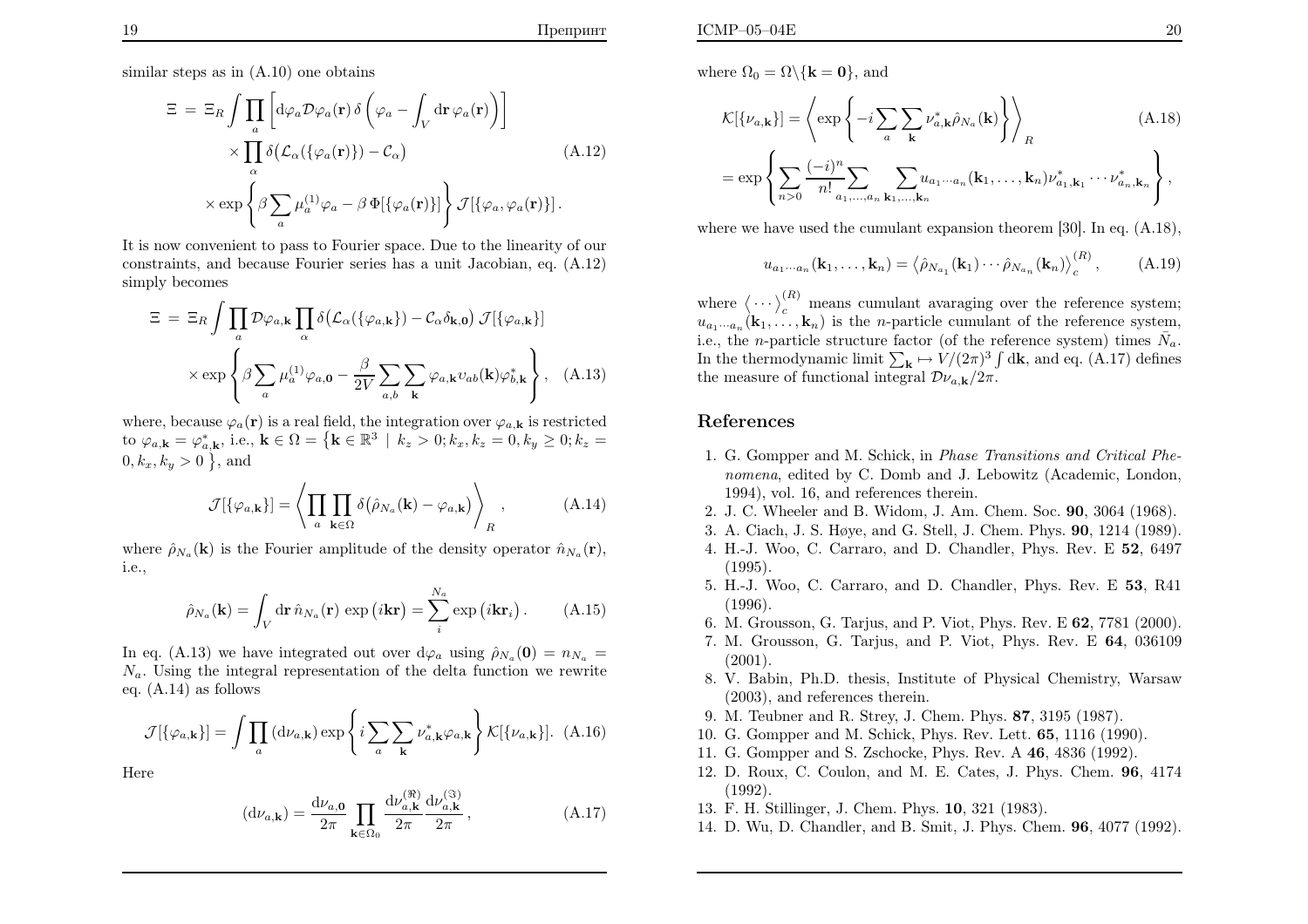- 15. M. W. Deem and D. Chandler, Phys. Rev. <sup>E</sup> <sup>49</sup>, <sup>4268</sup> and <sup>4276</sup> (1994).
- 16. M. Holovko and S. Kondrat, J. Mol. Liq. <sup>92</sup>, <sup>125</sup> (2001).
- 17. D. Chandler and H. C. Andersen, J. Chem. Phys. <sup>57</sup>, <sup>1930</sup> (1972).
- 18. P. T. Cummings and G. Stell, Mol. Phys. <sup>46</sup>, <sup>383</sup> (1982).
- 19. I. R. Yukhnovskii and M. F. Holovko, Statistical Theory of Classical  $Equilibrium\ Systems$  (Naukova Dumka, Kyïv, 1980), in Russian.
- 20. I. R. Yukhnovskii, M. P. Kozlovskii, and I. V. Pylyuk, Microscopic Theory of Phase Transitions in Three-Dimentional Systems (Eurosvit, Lviv, 2001), in Ukrainian.
- 21. E. M. Lifshitz, Zh. Eksp. Teor. Fiz. <sup>11</sup>, <sup>253</sup> and <sup>269</sup> (1941).
- 22. S. A. Brazovskiĭ, Zh. Eksp. Teor. Fiz. 68, 175 (1975), [Sov. Phys. JETP <sup>41</sup>, <sup>85</sup> (1975)].
- 23. Y. Levin and K. A. Dawson, Phys. Rev. A 42, 1976 (1990).
- 24. L. Auvray, J.-P. Cotton, R. Ober, and C. Taupin, J. Phys. Chem. <sup>88</sup>, <sup>4586</sup> (1984).
- 25. M. Kotlarchyk, S.-H. Chen, J. S. Huang, and M. W. Kim, Phys. Rev. Lett. **53**, 941 (1984).
- 26. D. N. Zubaryev, Dokl. Akad. Nauk USSR <sup>95</sup>, <sup>757</sup> (1964).
- 27. I. R. Yukhnovskii, Phase Transitions of The Second Order: CollectiveVariables Method (World Scientific, Singapore, 1987).
- 28. O. V. Patsahan and I. R. Yukhnovskii, Teor. Mat. Fiz. <sup>83</sup>, <sup>72</sup> (1990).
- 29. I. R. Yukhnovskii and O. V. Patsahan, J. Stat. Phys. <sup>81</sup>, <sup>647</sup> (1995).
- 30. K. Kubo, J. Phys. Soc. Jap. <sup>17</sup>, <sup>1100</sup> (1962).